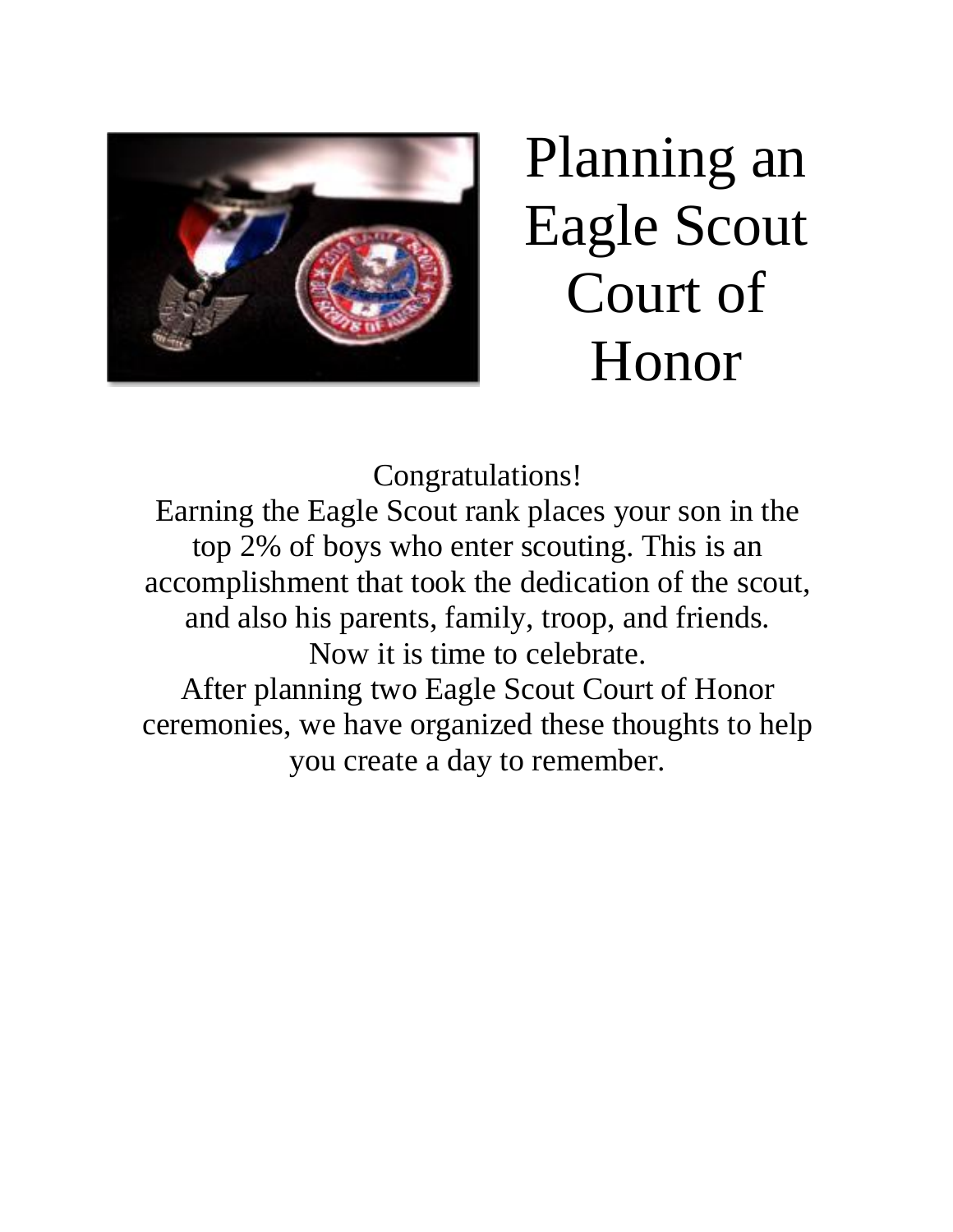# Getting Ready

Our family begins planning the Eagle Scout Court of Honor once all paperwork has been submitted to Council.

The first priority is to **select a date** for the ceremony. We initiate this process by asking the scout to identify individuals to whom he will be awarding a mentor pin. We, as parents, **confirm date availability** with the individual(s), as well as other important people such as the scoutmaster and grandparents.

Once the date and location have been secured, the next step is contacting any government officials you wish to recognize or participate in the Court of Honor. We have learned it can take up to six weeks to arrange for state Congressional recognitions and personal visits from busy congressmen. **Plan ahead** if you want to honor your young man in this way. Most governmental offices have a form that must be completed and returned.

Next step is to **create the guest list**. Consider inviting your son's troop, relatives, supportive individuals from school or church, and representatives from the Eagle Scout project's benefiting organization. We have found a guest list of around 50 makes for a nice manageable group that feels like a celebration, but personal interaction with each guest is still possible.

Now that the important people have been alerted and the guest list created, the creative parts can start!

Using blank cards from ScoutStuff.org and Microsoft Word, we have created our own invitations. Try to send out invitations at least 4 weeks in advance even earlier if the Court of Honor is to be held around a busy holiday season. If your son's troop is large, it may be simpler to ask the scoutmaster to forward an email version of the invitation rather than mailing each family individually.

> The \_\_\_\_\_\_\_\_\_\_\_\_ Family and Boy Scout Troop \_\_\_\_\_\_ invite you to attend the Court of Honor presenting

### **(New Eagle Scout)**

with the highest honor

### **The Eagle Scout Award**

Date Time

Location

Cake reception immediately following RSVP to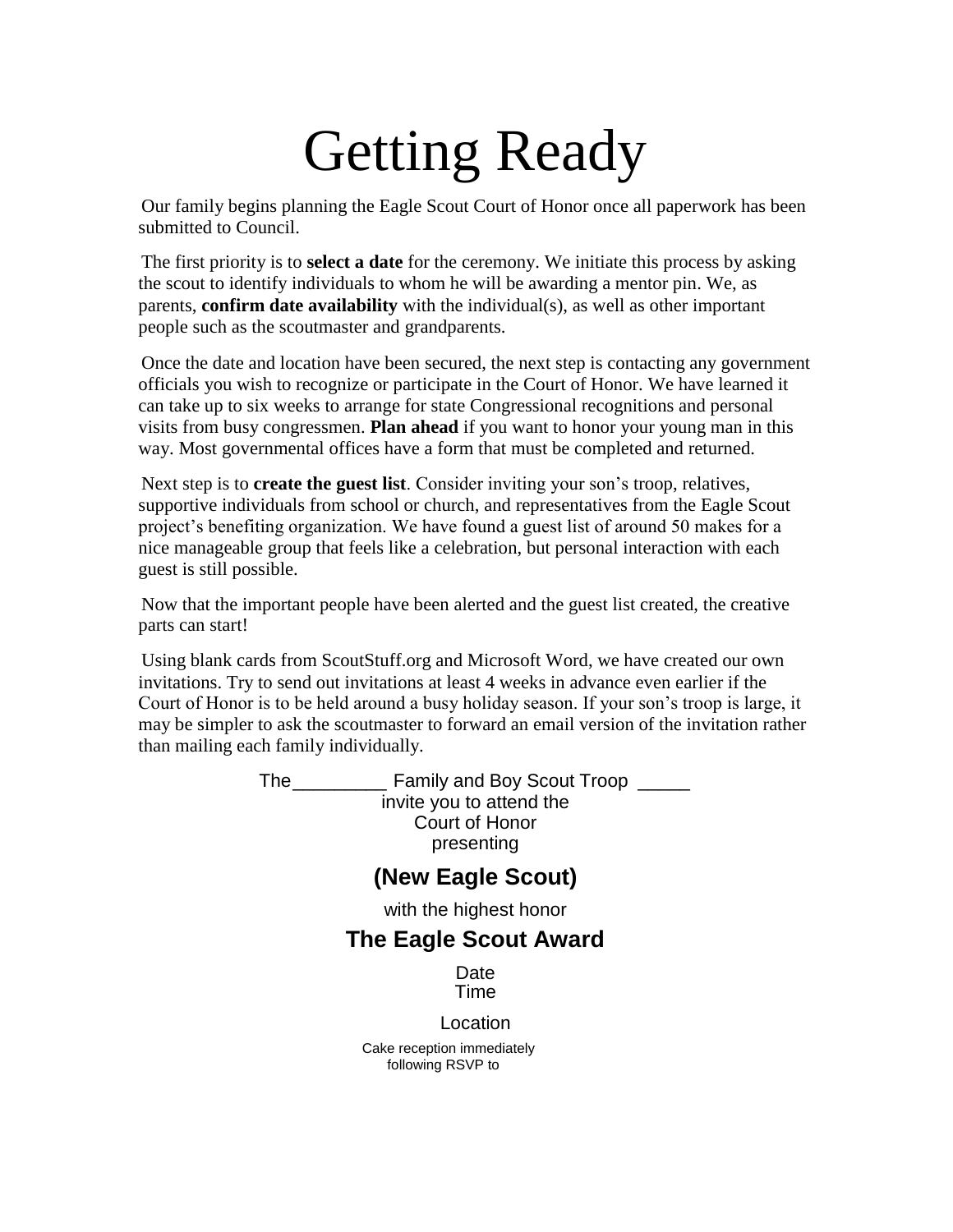## Planning the Actual Ceremony

There are great resources online to help you plan the actual ceremony. We have followed a fairly simple format - merging ideas we've liked from multiple sources. The ceremony that follows lasts approximately 45 minutes.

Welcome

Presentation of Colors

Pledge of Allegiance

The Scout Oath

Scout Law

Prayer

Individual's Scouting History

Slide Show Significance of the Eagle Rank and Eagle Presentation

Special Presentation

Eagle Scout Response

Closing and Retirement of Colors

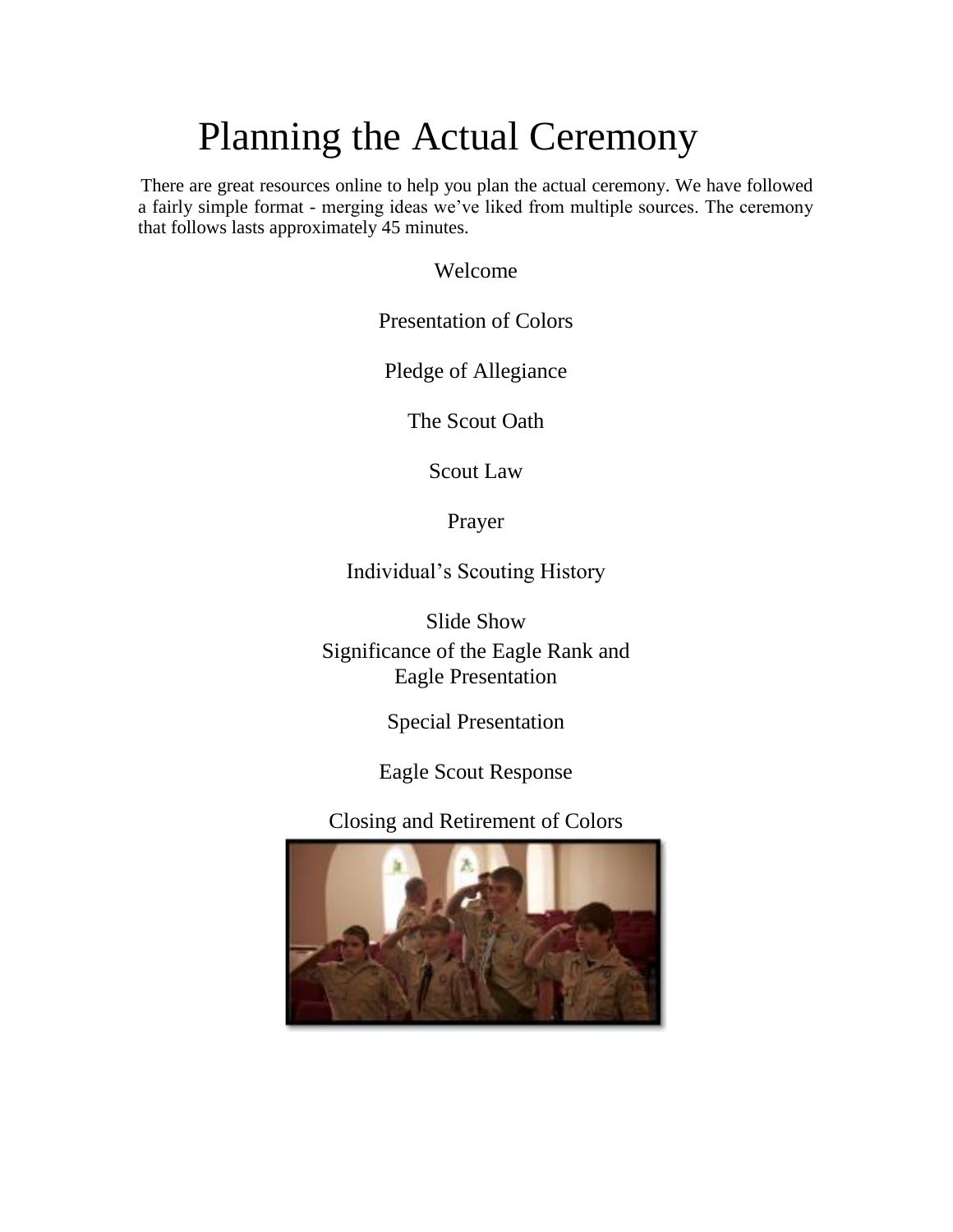Our scouts have recognized fellow young men in their troop to help them with their Court of Honor Ceremony by leading the **Welcome, Presentation of Colors, Pledge, Oath** and **Law** and opening in **prayer.**

We ask our troop Scoutmaster to share a few words about our son's **scouting history.**  This has been a very meaningful time of reflection that honors our scout and the adult cementing the bond that was formed after years of weekly meetings, campouts, and high adventure experiences. Following the history, we play a 3-5 minute photo slide show of the scout's experiences. An alternative to the slide show could be a scrapbook on display at the reception.

Following the scout's history, a brief description of the **significance of the Eagle Scout**  rank is shared. (See sample page) Each new Eagle Scout must select an individual to actually award the badge and pin. Again, this is a time to identify an individual, also an Eagle Scout, who has had a significant role in your son achieving this rank. The parents, Eagle Scout, and individual awarding the rank all come forward for the **rank presentation.**

The **special presentation** slot in the program allows time for a Congressional representative or individual from the Eagle project benefitting organization to offer a few words. It is very appropriate to let this individual know in advance what topic you would like them to speak on and the length of time allotted to them.

Lastly, each of our sons has offered **a response.** To our delight, they have needed very little help with this. A young man, who has worked his way through the scouting ranks and arrived at Eagle is very aware of who helped him along the way. Be prepared with a tissue, Mom and Dad! This is also when the scout has a chance to recognize those individuals chosen to receive a mentor pin.

We prepare a word-for-word script for each Court of Honor so the boys participating can practice and have confidence when speaking in front of the group.



All photos courtesy Focal Flame Photography [www.focalflame.com](http://www.focalflame.com/)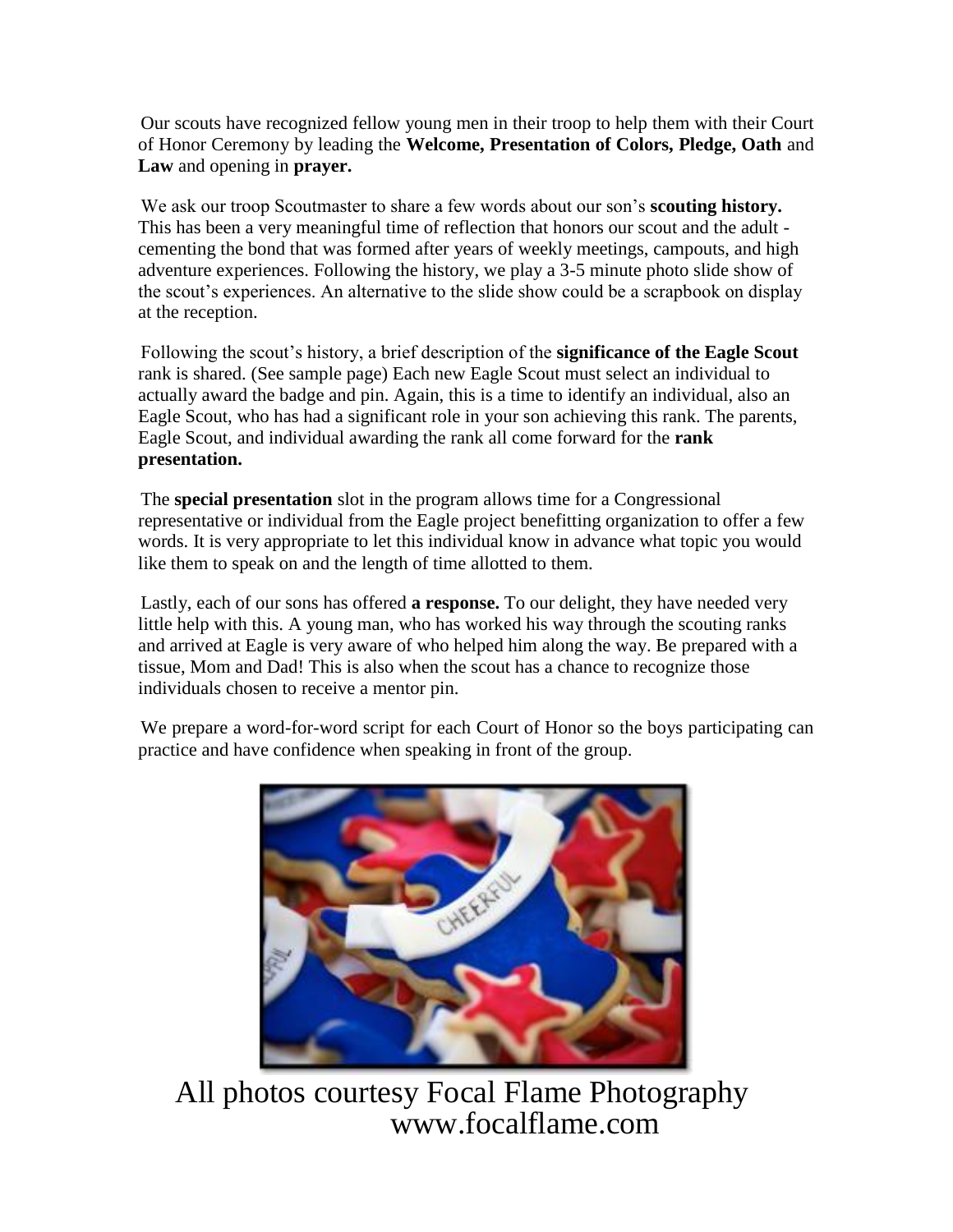## Eagle Scout Court of Honor Script

#### **Master of Ceremonies:**

Welcome. This afternoon we have the honor and pleasure of bestowing the rank of Eagle Scout to my brother, Peter Rankin. Please stand with me for the presentation of the colors.

Color Guard Advance

(Color guard comes to front followed by all scouts with Eagle at the end)

Join me in the Pledge of Allegiance.

(Recite Pledge)

#### Right hand salute, 2 **Scout Leading Oath:**

Scouts and Scouters, please join me in the Scout Oath: On my honor, I will do my best to do my duty to God and my country, and to obey the Scout Law. To help other people at all times, to keep myself physically strong, mentally awake, and morally straight.

#### **Scout Leading Law:**

Join me in Scout Law.

A scout is trustworthy, loyal, helpful, friendly, courtesy, kind, obedient, cheerful, thrifty, brave, clean, and reverent.

#### **Master of Ceremonies:**

Color Guard, post the colors. Color Guard, front and center.

(Salute)

Color Guard, dismissed.

Please be seated.

Let's open our time together in prayer.

(Pray)

At this time I would like to invite Eagle Scout and Scoutmaster \_\_\_\_\_\_\_\_\_\_\_\_\_\_ to come forward and reflect on (New Eagle Scout)'s years in scouting.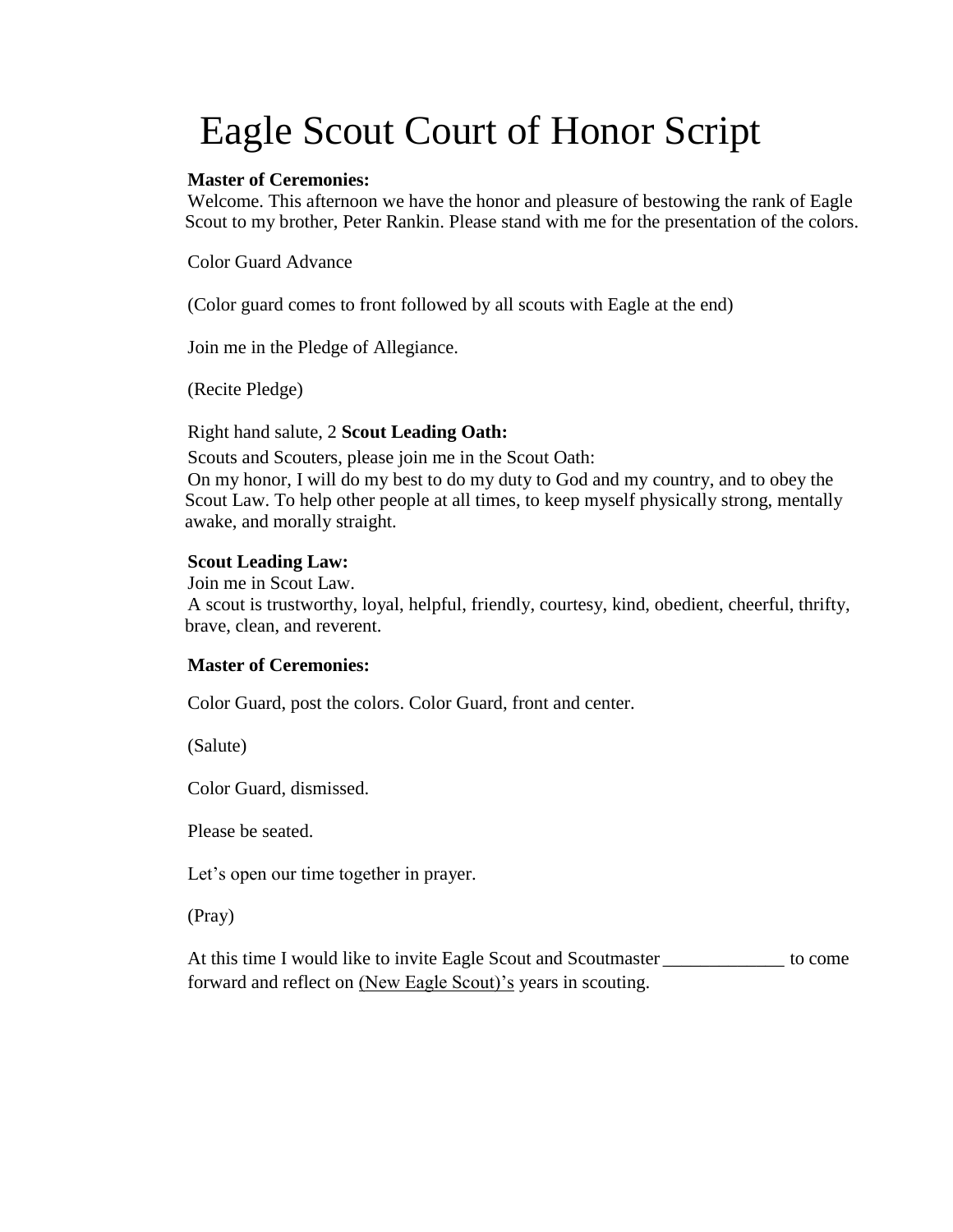#### **Scoutmaster:**

Shares Scout's History

I would like to invite Eagle Scout (Presenter) to come and present (New Eagle Scout) his Eagle Scout Rank Award.

#### **Presenter:**

Shares Significance of Eagle Scout Award (see attached)

Can I please have (New Eagle Scout) and his parents join me in front. I have the honor of presenting this Eagle Scout Badge on behalf of the National Court of Honor of the Boy Scouts of America.

Pins badge on - shakes hands

(New Eagle Scout), pin this miniature badge on your mother in recognition of her love, encouragement, faith, and trust in your future. As an Eagle Scout, may you never disappoint her.

(New Eagle Scout), pin this miniature badge on your father in recognition of his faithful leadership and guidance for you on this trail to Eagle. As an Eagle Scout, may you continue to seek your father's counsel.

(New Eagle Scout and parents sit)

I have the privilege of introducing ......(special presentation)

#### **Special Presentation:**

#### **New Eagle Scout Response:**

#### **Master of Ceremonies:**

This concludes our Eagle Scout Court of Honor, please stand with me as we dismiss the colors.

Color Guard, front and center.

Color Guard, dismissed. Right hand salute .... 2

The <u>comess</u> family welcomes you to stay for refreshments and congratulate (New Eagle Scout).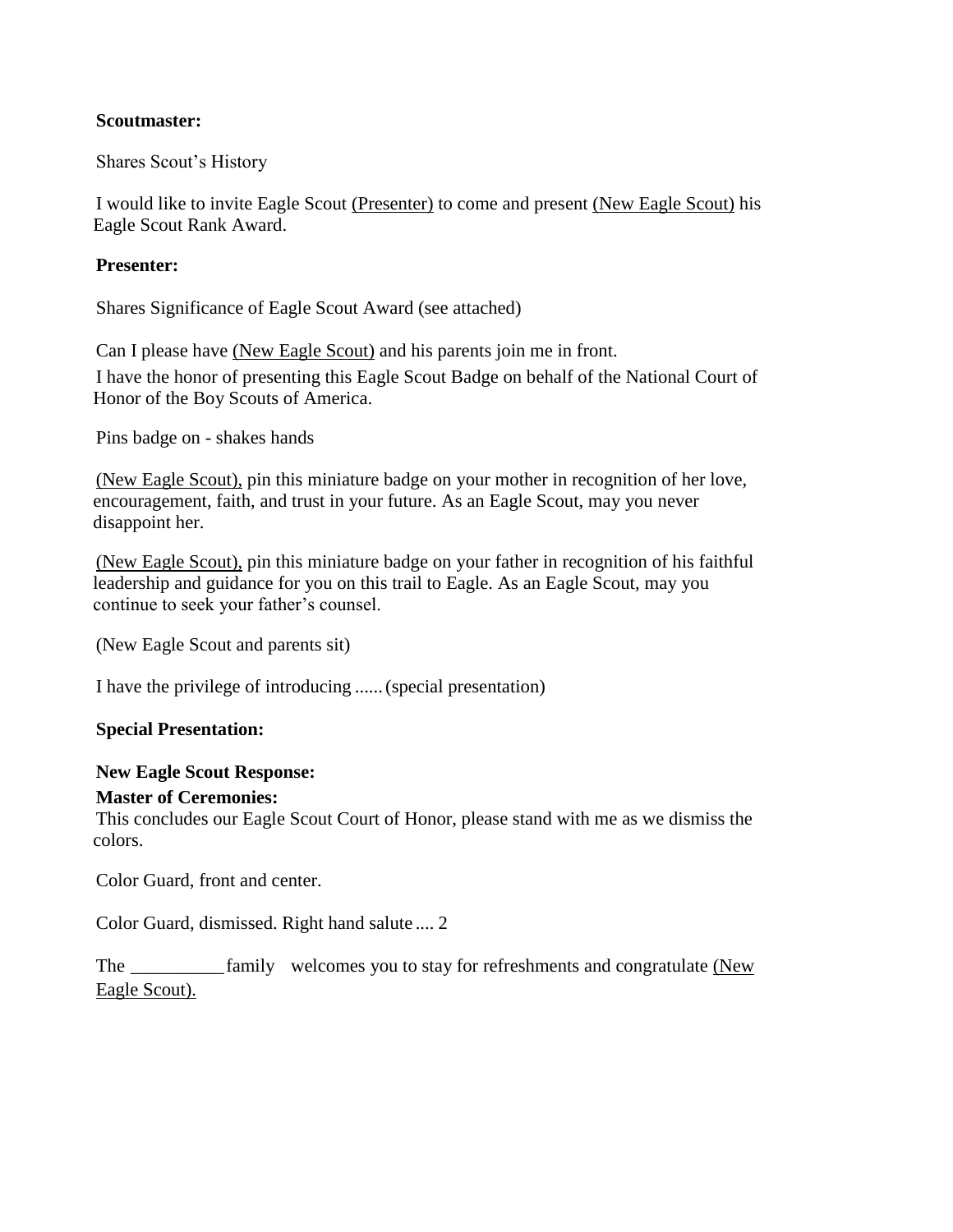### Significance of the Eagle Rank

The following has been merged from a variety of online sources, individuals' comments, and our own reflections.

The EAGLE SCOUT AWARD is the highest award available to youth members of the Boy Scouts of America. It is recognition by the National Court of Honor, presented through the local council, and a local court of honor.

Not every boy, nor every Scout, qualifies for the high rank of Eagle. The physical requirements are strenuous, as set forth in the required merit badges. Mental requirements are unusual and require more than average intelligence. Yet perhaps an even more difficult and more important requirement for the Eagle rank is the personal character of the Scout as reflected in his attitude toward God, the ideals of Scouting, and individuals at home, church, school, and community.

Awarding an Eagle Scout rank is a demonstration of how people, working together, can truly help mold a young man with a solid sense of leadership, citizenship, and responsibility. This is an important and serious matter. It is the climax and goal toward which this Scout has been working for years. It is the culmination of the efforts of the parents and leaders of this Scout. It is an occasion for pride and for joy.

Earning Eagle signifies that this young man has learned to be honorable, in relation to his peers, his elders and his society. He has developed a sense of loyalty to his parents, his teachers, and his employer. The Eagle Scout achievement has also acquired courage - an ability to face challenges and find solutions to tough situations.

The Eagle Scout is not a patch to be worn or certificate to hang on the wall. It is a way to live your life. Although the trail to Eagle is hard work and fun; it is much more. The Eagle rank is an education. Each rank is a chapter. The conclusion is that by earning the Eagle rank the individual has the tools to be a responsible consciences citizen who would gladly advance the group before the individual.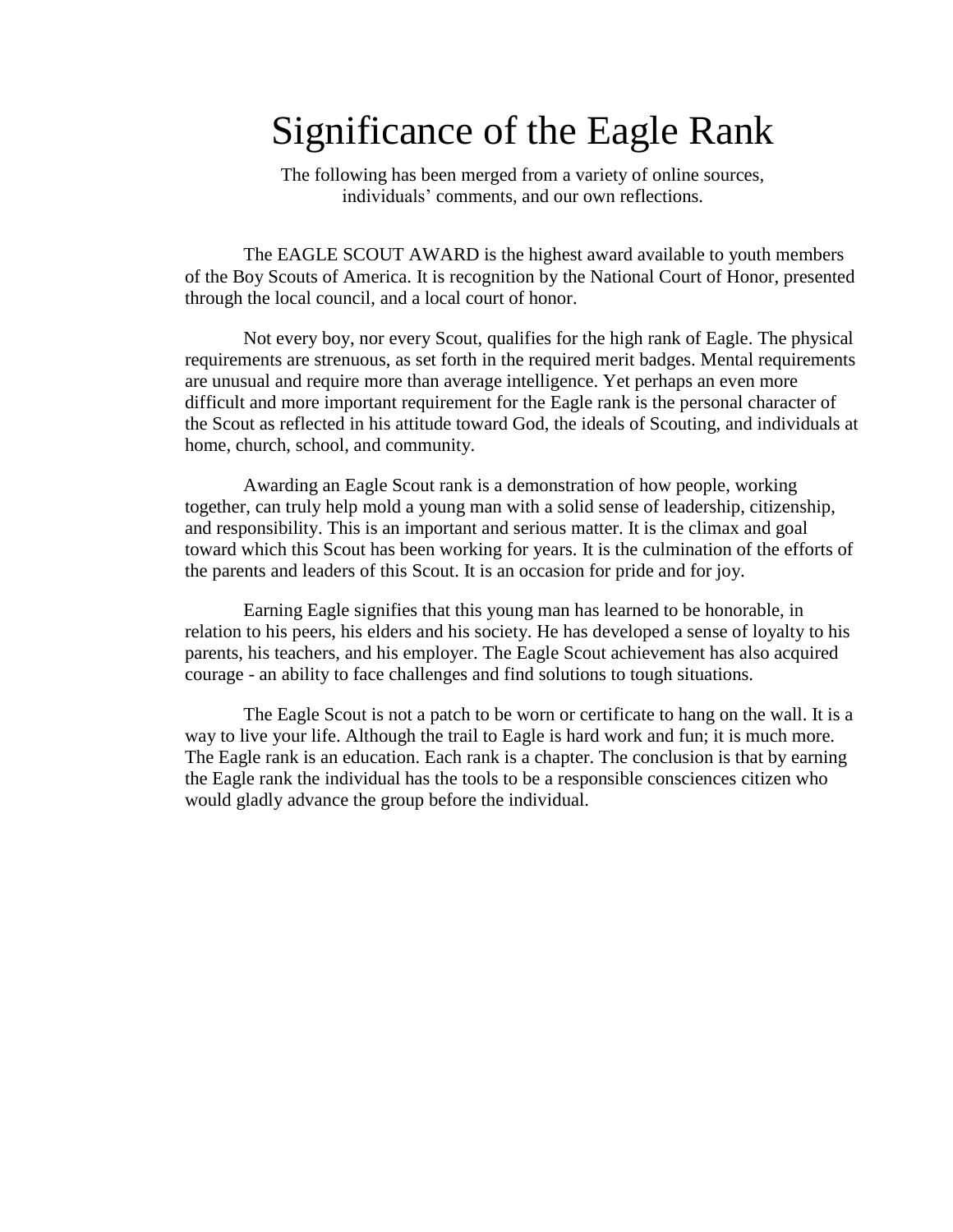# Planning the Reception

Our family has held Eagle Scout Court of Honors on weekend days in the early afternoon, providing light refreshments afterwards.

We set out the food on one table, using a large piece of blue felt from a fabric store as the tablecloth.

We ordered a cake, making it the centerpiece of our refreshment table. We like fondant decorations!

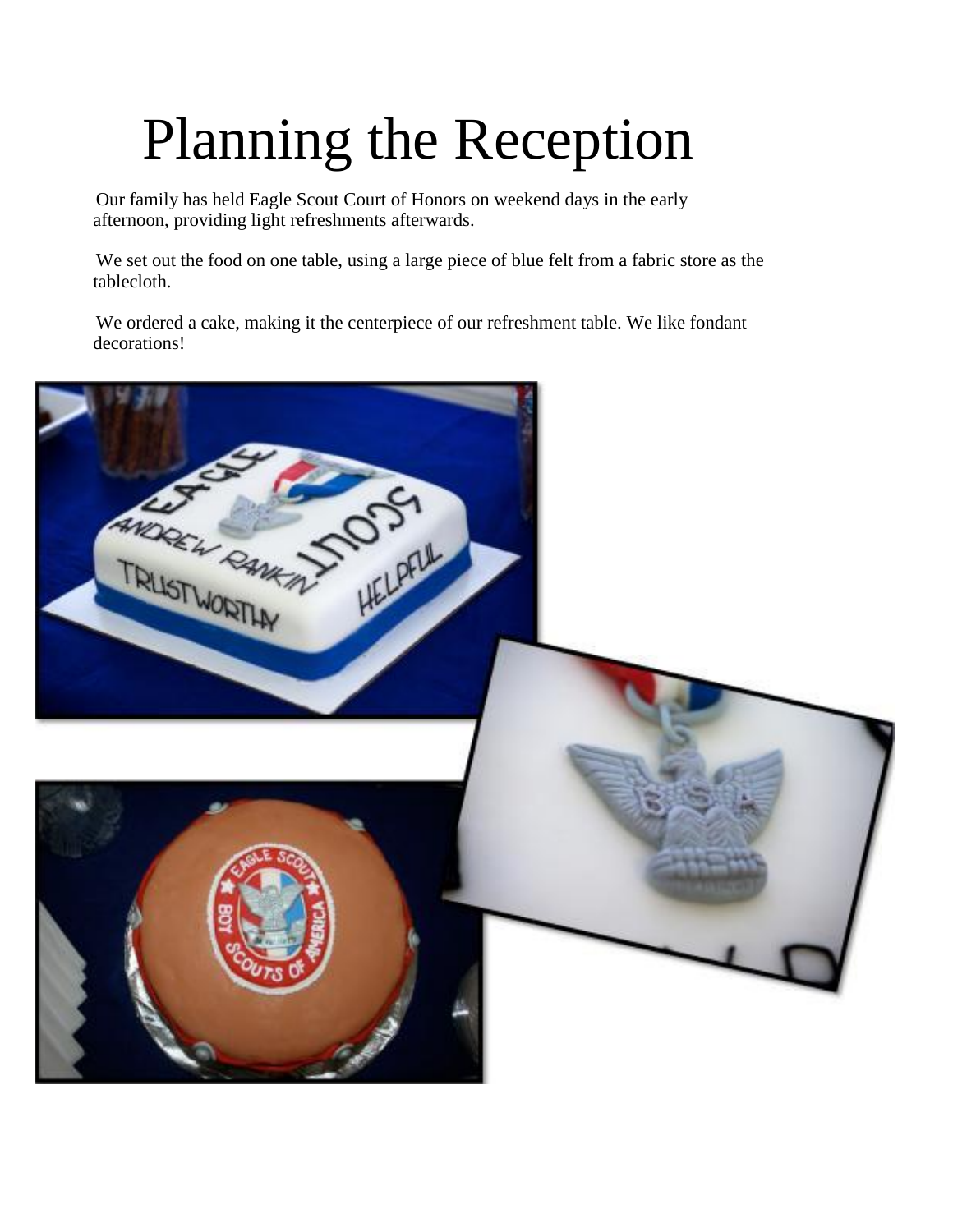

he eagle cookie cutter available at ScoutStuff.org.

I use a cream cheese based rollout cookie recipe and a royal icing recipe.

#### **Icing ingredients:**

3 tablespoons Wilton Meringue Powder 4 cups confectioners' sugar 6 tablespoons warm water Makes: About 3 cups of icing Video directions on icing cookies can be found at You Tube by searching "Frosting with Royal Icing"

#### **Kim's Cream Cheese Cookie Recipe**

- 1 8oz cream cheese (room temperature)
- % cup butter (room temperature)
- 1 cup powdered sugar
- 2 % cup flour
- tsp baking soda
- *V<sup>2</sup>* tsp vanilla

Blend cream cheese, butter and sugar. Add flour,



T